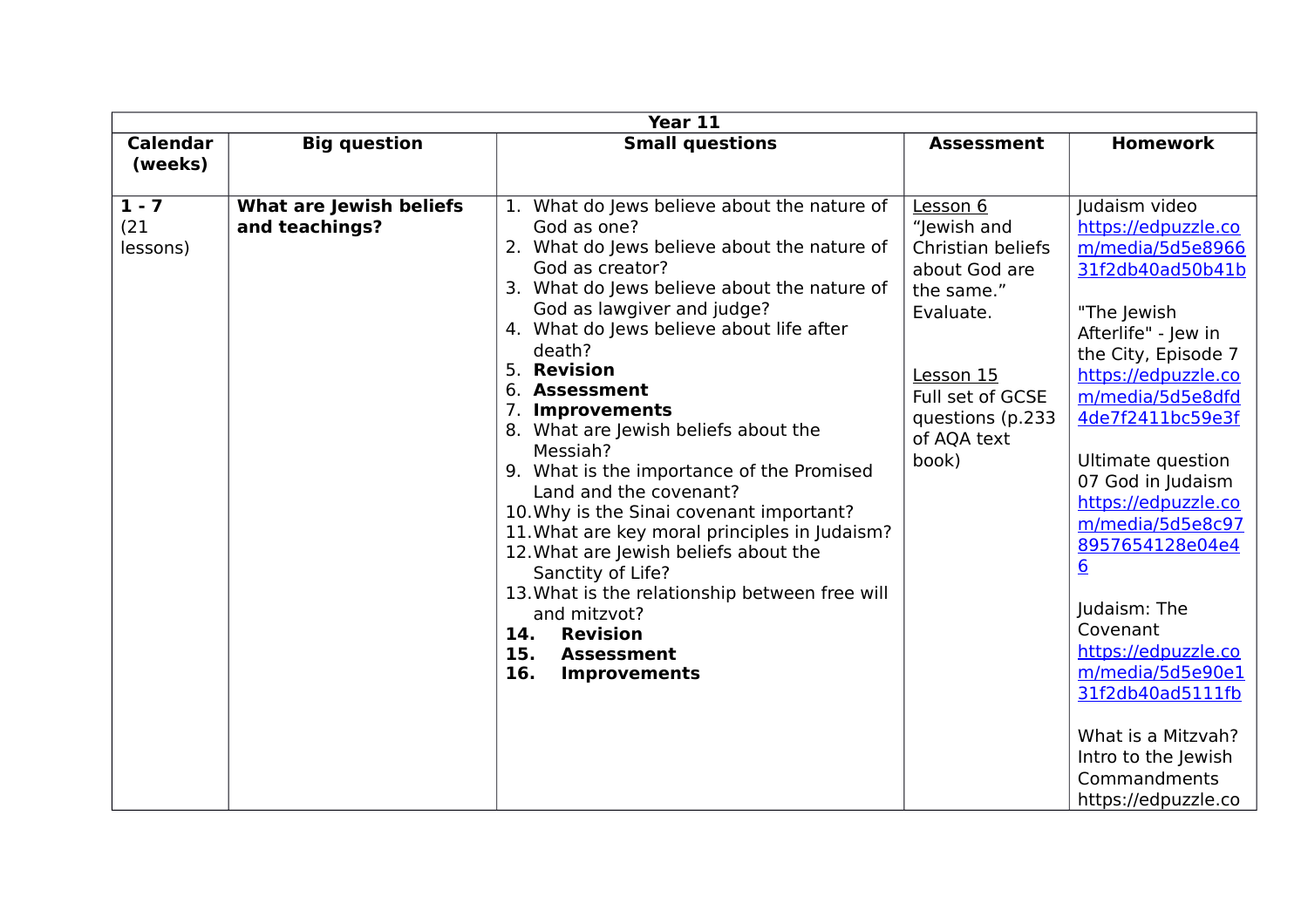|                              |                                        |                                                                                                                                                               |                                                        | m/media/5d5e97e6<br>8f9afd40afa2f94d<br>Rabbi Jonathan<br>Sacks on Free Will<br>https://edpuzzle.co<br>m/assignments/5d5<br>e9c8a2d78f540a6f<br>7f6d9/students<br>Jewish FAQ's: What<br>is the Nature of<br>Free Will? (Rabbi<br>Zeldman)<br>https://edpuzzle.co<br>m/media/5d5e9634<br>4de7f2411bc61c92 |
|------------------------------|----------------------------------------|---------------------------------------------------------------------------------------------------------------------------------------------------------------|--------------------------------------------------------|----------------------------------------------------------------------------------------------------------------------------------------------------------------------------------------------------------------------------------------------------------------------------------------------------------|
| $8 - 16$<br>(27)<br>lessons) | What does it mean to live<br>as a Jew? | Why is the synagogue important?<br>1.<br>2. What are the features of a synagogue?<br>3. How does worship in an Orthodox<br>synagogue differ from worship in a | Lesson 9<br>"The ner tamid is<br>the most<br>important | Judaism 03 Worship<br>1 video 9<br>(Synagogue)<br>https://edpuzzle.co                                                                                                                                                                                                                                    |
|                              |                                        | Reform synagogue?                                                                                                                                             | feature of a                                           | m/media/5d5e8a44                                                                                                                                                                                                                                                                                         |
|                              |                                        | 4. What are the daily services and prayers in<br>Judaism?                                                                                                     | synagogue."<br>Evaluate.                               | 8957654128e039c<br>1                                                                                                                                                                                                                                                                                     |
|                              |                                        | 5. How is Shabbat celebrated in the<br>synagogue?                                                                                                             |                                                        |                                                                                                                                                                                                                                                                                                          |
|                              |                                        | 6. How is Shabbat celebrated at home?                                                                                                                         | Lesson 19                                              | Judaism 05<br>Practices 1                                                                                                                                                                                                                                                                                |
|                              |                                        | How do Jews worship and pray at home?<br>7.                                                                                                                   | Full set of GCSE                                       | (Shabbat)                                                                                                                                                                                                                                                                                                |
|                              |                                        | <b>Revision</b><br>8.<br>9. Assessment                                                                                                                        | questions (p.                                          | https://edpuzzle.co                                                                                                                                                                                                                                                                                      |
|                              |                                        | 10. Improvements                                                                                                                                              | 263)                                                   | m/media/5d5e8a3b                                                                                                                                                                                                                                                                                         |
|                              |                                        | 11. How is the birth of a baby celebrated in                                                                                                                  |                                                        | 4de7f2411bc56d1e                                                                                                                                                                                                                                                                                         |
|                              |                                        | Judaism?                                                                                                                                                      |                                                        | Structure of the                                                                                                                                                                                                                                                                                         |
|                              |                                        |                                                                                                                                                               |                                                        |                                                                                                                                                                                                                                                                                                          |